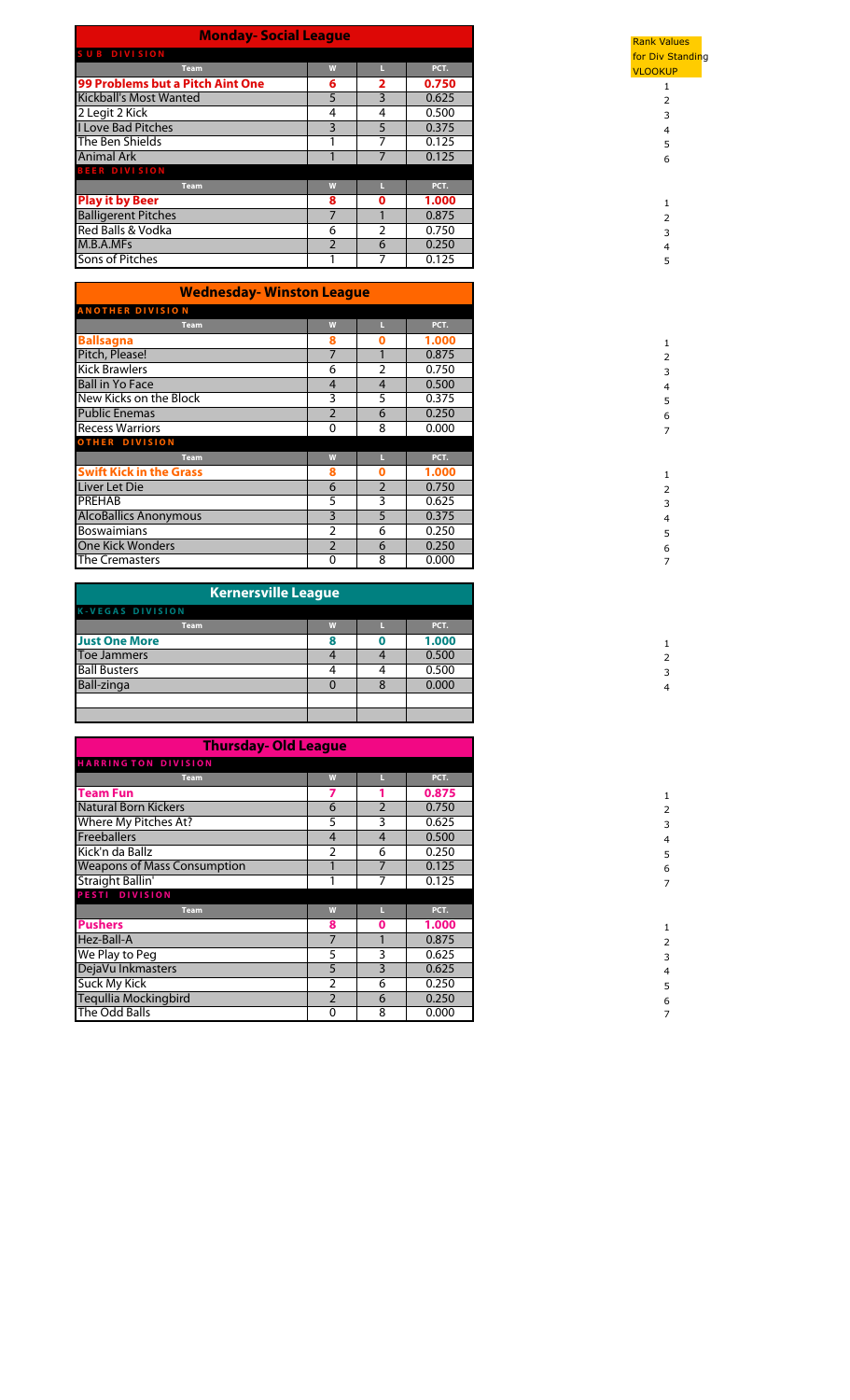|               |                                        |                         | <b>Thursday- Old League</b>               |                |                                                    |                      |
|---------------|----------------------------------------|-------------------------|-------------------------------------------|----------------|----------------------------------------------------|----------------------|
| <b>DATE</b>   | <b>TEAM</b>                            | <b>SCORE</b>            | <b>TEAM</b>                               | <b>SCORE</b>   | <b>FIELD</b>                                       | <b>TIME</b>          |
|               | DejaVu Inkmasters                      | 5.                      | <b>Tequllia Mockingbird</b>               | 0              | 1                                                  | 6:45                 |
|               | We Play to Peg                         | $\overline{\mathbf{2}}$ | <b>Pushers</b>                            | 6              | 1                                                  | 7:45                 |
| 5-Sep         | Suck My Kick                           | $\mathbf 0$             | <b>Hez-Ball-A</b>                         | 10             | 1                                                  | 8:45                 |
|               | Kick'n Da Ballz                        | $\mathbf 0$             | <b>Natural Born Kickers</b>               | 1              | $\overline{\mathbf{2}}$                            | 6:45                 |
|               | <b>Team Fun</b>                        | 3                       | Freeballers                               | 1              | $\overline{\mathbf{2}}$                            | 7:45                 |
|               | <b>Weapons of Mass Consumption</b>     | 8                       | Straight Ballin'                          | 1              | $\overline{\mathbf{2}}$                            | 8:45                 |
|               | <b>Tequllia Mockingbird</b>            | $\overline{2}$          | <b>Hez-Ball-A</b>                         | 11             | $\mathbf{1}$                                       | 6:45                 |
|               | <b>Pushers</b>                         | 1                       | <b>The Odd Balls</b>                      | $\bf{0}$       | $\mathbf{1}$                                       | 7:45                 |
|               | <b>Suck My Kick</b>                    | 1                       | <b>We Play to Peg</b>                     | 4              | 1                                                  | 8:45                 |
| 12-Sep        | <b>Freeballers</b>                     | 5                       | Where My Pitches At?                      | $\mathbf 0$    | $\overline{2}$                                     | 6:45                 |
|               | <b>Straight Ballin'</b>                | $\bf{0}$                | <b>Natural Born Kickers</b>               | 12             | $\overline{2}$                                     | 7:45                 |
|               | Kick'n Da Ballz                        | 4                       | <b>Team Fun</b>                           | 11             | $\overline{2}$                                     | 8:45                 |
|               | <b>Natural Born Kickers</b>            | 7                       | Suck My Kick                              | $\overline{2}$ | 1                                                  | 6:45                 |
|               | Freeballers                            | $\mathbf{1}$            | <b>Hez-Ball-A</b>                         | 4              | 1                                                  | 7:35                 |
|               | Kick'n Da Ballz                        | $\overline{\mathbf{z}}$ | <b>Pushers</b>                            | 8              | 1                                                  | 8:25                 |
| 19-Sep        | <b>Team Fun</b>                        | 1                       | The Odd Balls                             | 0              | 1                                                  | 9:15                 |
|               | <b>Straight Ballin'</b>                | $\mathbf 0$             | <b>DejaVu Inkmasters</b>                  | 4              | $\overline{\mathbf{2}}$                            | 6:45                 |
|               | <b>Weapons of Mass Consumption</b>     | 3                       | <b>Tequllia Mockingbird</b>               | 4              | $\overline{2}$                                     | 7:35                 |
|               | <b>Where My Pitches At?</b>            | 5                       | We Play to Peg                            | $\mathbf{2}$   | $\overline{\mathbf{2}}$                            | 8:25                 |
|               | <b>Freeballers</b>                     | $\overline{\mathbf{2}}$ | Kick'n Da Ballz                           | 1              | 1                                                  | 6:45                 |
|               | <b>Straight Ballin'</b>                | 1                       | <b>Where My Pitches At?</b>               | 11             | 1                                                  | 7:45                 |
|               | <b>Natural Born Kickers</b>            | 8                       | <b>Weapons of Mass Consumption</b>        |                |                                                    | 8:45                 |
| 26-Sep        |                                        |                         | <b>The Odd Balls</b>                      | $\mathbf{1}$   | 1                                                  |                      |
|               | <b>Tequllia Mockingbird</b>            | 1                       |                                           | $\mathbf 0$    | $\overline{2}$                                     | 6:45                 |
|               | <b>Hez-Ball-A</b>                      | 8                       | DejaVu Inkmasters                         | 3              | $\overline{2}$                                     | 7:45                 |
|               | <b>Pushers</b>                         | 11                      | <b>Suck My Kick</b>                       | 1              | $\overline{2}$                                     | 8:45                 |
|               | Straight Ballin'                       | $\mathbf{1}$            | <b>Kick'n Da Ballz</b>                    | 11             | 1                                                  | 6:45                 |
|               | DejaVu Inkmasters                      | 5                       | <b>We Play to Peg</b>                     | 6              | 1                                                  | 7:45                 |
| 3-Oct         | Tegullia Mockingbird                   | 4                       | <b>Suck My Kick</b>                       | 6              | 1                                                  | 8:45                 |
|               | <b>Weapons of Mass Consumption</b>     | 4                       | <b>Team Fun</b>                           | 7              | $\overline{\mathbf{2}}$                            | 6:45                 |
|               | Where My Pitches At?                   | $\pmb{0}$               | <b>Natural Born Kickers</b>               | 3              | $\overline{2}$                                     | 7:45                 |
|               | The Odd Balls                          | 1                       | <b>Hez-Ball-A</b>                         | 4              | $\overline{\mathbf{2}}$                            | 8:45                 |
|               | <b>Weapons of Mass Consumption</b>     | $\bf{0}$                | <b>Freeballers</b>                        | 7              | 1                                                  | 6:45                 |
|               | <b>Natural Born Kickers</b>            | $\overline{2}$          | <b>Team Fun</b>                           | 3              | 1                                                  | 7:45                 |
| <b>10-Oct</b> | <b>Where My Pitches At?</b>            | $\overline{7}$          | Kick'n Da Ballz                           | 3              | 1                                                  | 8:45                 |
|               | <b>Hez-Ball-A</b>                      | 10                      | We Play to Peg                            | 4              | $\overline{2}$                                     | 6:45                 |
|               | The Odd Balls                          | $\mathbf 0$             | <b>Suck My Kick</b>                       | $\bf{0}$       | $\overline{2}$                                     | 7:45                 |
|               | DejaVu Inkmasters                      | 3                       | <b>Pushers</b>                            | 9              | $\overline{2}$                                     | 8:45                 |
|               | <b>Straight Ballin'</b>                | $\mathbf{1}$            | Tequllia Mockingbird                      | 0              | 1                                                  | 6:45                 |
|               | DejaVu Inkmasters                      | 5                       | <b>Weapons of Mass Consumption</b>        | $\mathbf 0$    | 1                                                  | 7:35                 |
|               | <b>We Play to Peg</b>                  | $\overline{12}$         | <b>Team Fun</b>                           | 7              | 1                                                  | 8:25                 |
| 17-Oct        | <b>Pushers</b>                         | 8                       | Freeballers                               | 7              | 1                                                  | 9:15                 |
|               | <b>Suck My Kick</b>                    | 11                      | Kick'n Da Ballz                           | 4              | $\overline{\mathbf{2}}$                            | 6:45                 |
|               | <b>Where My Pitches At?</b>            | 4                       | The Odd Balls                             | 3              | $\overline{\mathbf{2}}$                            | 7:35                 |
|               | <b>Natural Born Kickers</b>            | 5                       | <b>Hez-Ball-A</b>                         | 6              | $\overline{2}$                                     | 8:25                 |
|               | <b>Team Fun</b>                        | $5\phantom{a}$          | Where My Pitches At?                      | 1              | 1                                                  | 6:45                 |
|               | <b>Kick'n Da Ballz</b>                 | 9 <sup>°</sup>          | <b>Weapons of Mass Consumption</b>        | $\bf{0}$       | 1                                                  | 7:45                 |
|               | <b>Freeballers</b>                     | 13                      | <b>Straight Ballin'</b>                   | 1              | 1                                                  | 8:45                 |
| <b>24-Oct</b> | <b>We Play to Peg</b>                  | $\overline{2}$          | The Odd Balls                             | $\mathbf 0$    | $\overline{\mathbf{2}}$                            | 6:45                 |
|               | <b>Suck My Kick</b>                    | $\overline{\mathbf{2}}$ | DejaVu Inkmasters                         | 4              | $\overline{2}$                                     | 7:45                 |
|               | <b>Pushers</b>                         | 8                       | <b>Tequllia Mockingbird</b>               | $\mathbf{2}$   | $\overline{\mathbf{2}}$                            | 8:45                 |
|               | <b>Where My Pitches At?</b>            | 10                      | <b>Weapons of Mass Consumption</b>        | 0              | 1                                                  | 6:45                 |
|               | <b>Team Fun</b>                        | 13                      | <b>Straight Ballin'</b>                   | 3              | 1                                                  | 7:45                 |
|               |                                        |                         |                                           |                |                                                    |                      |
|               |                                        |                         |                                           |                |                                                    |                      |
| 31-Oct        | <b>Natural Born Kickers</b>            | 10                      | Freeballers                               | 4              | 1                                                  |                      |
|               | The Odd Balls<br><b>We Play to Peg</b> | 1<br>13                 | DejaVu Inkmasters<br>Tequllia Mockingbird | 4<br>2         | $\overline{\mathbf{2}}$<br>$\overline{\mathbf{2}}$ | 8:45<br>6:45<br>7:45 |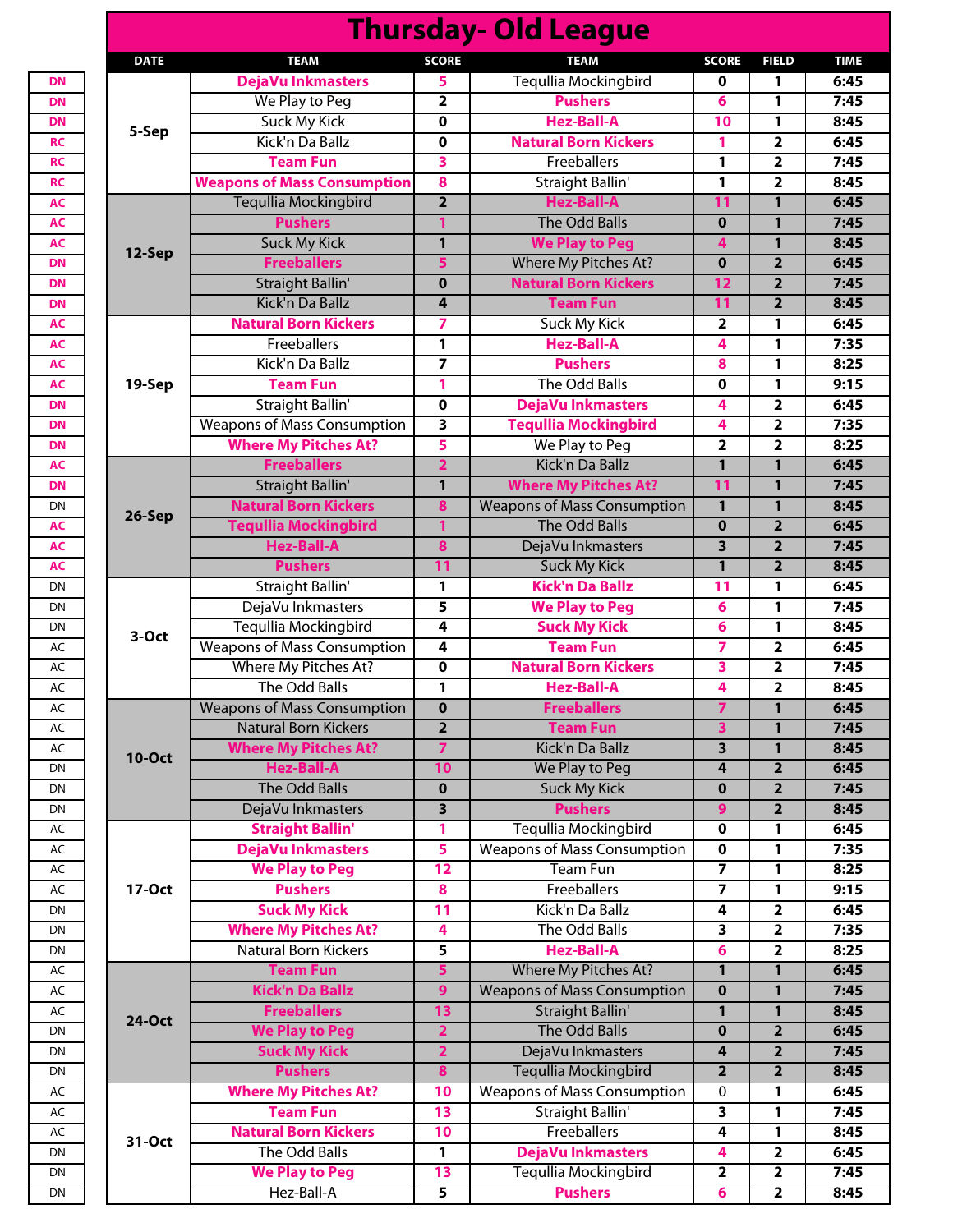| <b>Wednesday- Winston League</b> |                                |                         |                                   |                         |                         |              |  |  |
|----------------------------------|--------------------------------|-------------------------|-----------------------------------|-------------------------|-------------------------|--------------|--|--|
| <b>DATE</b>                      | <b>TEAM</b>                    | <b>SCORE</b>            | <b>TEAM</b>                       | <b>SCORE</b>            | <b>FIELD</b>            | <b>TIME</b>  |  |  |
|                                  | <b>Boswaimians</b>             | 8                       | <b>The Cremasters</b>             | 6                       | 1                       | 6:45         |  |  |
|                                  | <b>Liver Let Die</b>           | 15                      | <b>One Kick Wonders</b>           | 1                       | 1                       | 7:45         |  |  |
|                                  | <b>AlcoBallics Anonymous</b>   | $\overline{7}$          | <b>Swift Kick in the Grass</b>    | 9                       | 1                       | 8:45         |  |  |
| 4-Sep                            | <b>Pitch, Please!</b>          | 1                       | <b>Public Enemas</b>              | $\mathbf 0$             | $\overline{2}$          | 6:45         |  |  |
|                                  | <b>Kick Brawlers</b>           | 3                       | <b>Ball in Yo Face</b>            | $\overline{2}$          | $\overline{2}$          | 7:45         |  |  |
|                                  | <b>New Kicks on the Block</b>  | $\overline{7}$          | <b>Recess Warriors</b>            | 6                       | $\overline{2}$          | 8:45         |  |  |
|                                  | <b>Public Enemas</b>           | 3                       | <b>Ballsagna</b>                  | 4                       | 1                       | 6:45         |  |  |
| 11-Sep                           | <b>Pitch, Please!</b>          | 10                      | <b>Ball in Yo Face</b>            | $\overline{\mathbf{2}}$ | $\mathbf{1}$            | 7:45         |  |  |
|                                  | New Kicks on the Block         | $\overline{2}$          | <b>Kick Brawlers</b>              | 6                       | 1                       | 8:45         |  |  |
|                                  | <b>AlcoBallics Anonymous</b>   | 10                      | <b>The Cremasters</b>             | 4                       | $\overline{2}$          | 6:45         |  |  |
|                                  | <b>Swift Kick in the Grass</b> | 5                       | <b>PREHAB</b>                     | $\overline{2}$          | $\overline{2}$          | 7:45         |  |  |
|                                  | <b>Liver Let Die</b>           | 6                       | <b>Boswaimians</b>                | 1                       | $\overline{2}$          | 8:45         |  |  |
|                                  | Liver Let Die                  | 5                       | <b>Pitch, Please!</b>             | 8                       | 1                       | 6:45         |  |  |
|                                  | <b>Swift Kick in the Grass</b> | 8                       | <b>Recess Warriors</b>            | 1                       | 1                       | 7:35         |  |  |
|                                  | <b>PREHAB</b>                  | $\boldsymbol{9}$        | New Kicks on the Block            | 3                       | 1                       | 8:25         |  |  |
| 18-Sep                           | <b>Boswaimians</b>             | 5                       | <b>Ball in Yo Face</b>            | 7                       | 1                       | 9:15         |  |  |
|                                  | <b>The Cremasters</b>          | $\overline{\mathbf{2}}$ | <b>Kick Brawlers</b>              | 4                       | $\overline{\mathbf{2}}$ | 6:45         |  |  |
|                                  | <b>AlcoBallics Anonymous</b>   | $\overline{\mathbf{2}}$ | <b>Ballsagna</b>                  | 8                       | $\overline{2}$          | 7:35         |  |  |
|                                  | <b>One Kick Wonders</b>        | 6                       | <b>Public Enemas</b>              | $\overline{21}$         | $\overline{\mathbf{2}}$ | 8:25         |  |  |
|                                  | <b>Swift Kick in the Grass</b> | 11                      | <b>The Cremasters</b>             | $\overline{2}$          | $\mathbf{1}$            | 6:45         |  |  |
| 25-Sep                           | <b>AlcoBallics Anonymous</b>   | $\overline{5}$          | <b>Liver Let Die</b>              | $\overline{7}$          | 1                       | 7:45         |  |  |
|                                  | <b>PREHAB</b>                  | 14                      | <b>One Kick Wonders</b>           | 4                       | 1                       | 8:45         |  |  |
|                                  | <b>Ballsagna</b>               | $6\phantom{1}$          | <b>Recess Warriors</b>            | $\mathbf 0$             | $\overline{2}$          | 6:45         |  |  |
|                                  | <b>Public Enemas</b>           | 6                       | <b>Ball in Yo Face</b>            | 8                       | $\overline{2}$          | 7:45         |  |  |
|                                  | <b>Pitch, Please!</b>          | 10                      | New Kicks on the Block            | 9                       | $\overline{2}$          | 8:45         |  |  |
| $2-Oct$                          | <b>Ball in Yo Face</b>         | $\mathbf 0$             | <b>Ballsagna</b>                  | 11                      | 1                       | 6:45         |  |  |
|                                  | <b>Public Enemas</b>           | $\overline{\mathbf{2}}$ | <b>New Kicks on the Block</b>     | 4                       | 1                       | 7:45         |  |  |
|                                  | <b>Recess Warriors</b>         | 1                       | <b>Kick Brawlers</b>              | 10                      | 1                       | 8:45         |  |  |
|                                  | <b>One Kick Wonders</b>        | 1                       | <b>Boswaimians</b>                | $\overline{2}$          | $\overline{2}$          | 6:45         |  |  |
|                                  | <b>The Cremasters</b>          | $\mathbf 0$             | <b>PREHAB</b>                     | 5                       | $\overline{\mathbf{2}}$ | 7:45         |  |  |
|                                  | <b>Swift Kick in the Grass</b> | 2                       | Liver Let Die                     | 1                       | $\overline{\mathbf{2}}$ | 8:45         |  |  |
|                                  | <b>PREHAB</b>                  | 10                      | <b>Boswaimians</b>                | $\overline{2}$          | 1                       | 6:45         |  |  |
|                                  | <b>The Cremasters</b>          | $\overline{2}$          | <b>Liver Let Die</b>              | 3                       | $\mathbf{1}$            | 7:45         |  |  |
|                                  | <b>One Kick Wonders</b>        | 4                       | <b>AlcoBallics Anonymous</b>      | 13                      | 1                       | 8:45         |  |  |
| 9-Oct                            | <b>Ballsagna</b>               | $\overline{\mathbf{4}}$ | <b>Kick Brawlers</b>              | $\overline{2}$          | $\overline{2}$          | 6:45         |  |  |
|                                  | <b>Ball in Yo Face</b>         | 1                       | <b>New Kicks on the Block</b>     | $\overline{2}$          | $\overline{2}$          | 7:45         |  |  |
|                                  | <b>Recess Warriors</b>         | 1                       | <b>Pitch, Please!</b>             | 8                       | $\overline{2}$          | 8:45         |  |  |
|                                  | <b>Recess Warriors</b>         | 4                       | <b>One Kick Wonders</b>           | 8                       | 1                       | 6:45         |  |  |
|                                  | PREHAB                         | $\mathbf{1}$            | <b>Ballsagna</b>                  | $\overline{2}$          | 1                       | 7:35         |  |  |
|                                  | <b>Kick Brawlers</b>           | 10                      | <b>Boswaimians</b>                | 3                       | 1                       | 8:25         |  |  |
| <b>16-Oct</b>                    | <b>Pitch, Please!</b>          | $\overline{7}$          | <b>AlcoBallics Anonymous</b>      | $\overline{\mathbf{3}}$ | $\mathbf{1}$            | 9:15         |  |  |
|                                  | <b>Swift Kick in the Grass</b> | 8                       | <b>Public Enemas</b>              | $\overline{\mathbf{2}}$ | $\overline{\mathbf{2}}$ | 6:45         |  |  |
|                                  | <b>New Kicks on the Block</b>  | 5                       | <b>Liver Let Die</b>              | 9                       | $\overline{\mathbf{2}}$ | 7:35         |  |  |
|                                  | <b>The Cremasters</b>          | 1                       | <b>Ball in Yo Face</b>            | $\overline{2}$          | $\overline{\mathbf{2}}$ | 8:25         |  |  |
|                                  | <b>Kick Brawlers</b>           | 1                       | <b>Pitch, Please!</b>             | $\overline{\mathbf{3}}$ | 1                       | 6:45         |  |  |
|                                  | <b>One Kick Wonders</b>        | 1                       | <b>Swift Kick in the Grass</b>    |                         |                         |              |  |  |
| <b>23-Oct</b>                    | New Kicks on the Block         | $\overline{2}$          |                                   | 11                      | $\mathbf{1}$            | 7:45<br>8:45 |  |  |
|                                  | <b>Liver Let Die</b>           | $\overline{ }$          | <b>Ballsagna</b><br><b>PREHAB</b> | 11                      | $\mathbf{1}$            | 6:45         |  |  |
|                                  |                                |                         |                                   | $\overline{2}$          | $\overline{2}$          |              |  |  |
|                                  | <b>Boswaimians</b>             | 4                       | <b>AlcoBallics Anonymous</b>      | 5                       | $\overline{2}$          | 7:45         |  |  |
|                                  | <b>Recess Warriors</b>         | $\mathbf{1}$            | <b>Public Enemas</b>              | 10                      | $\overline{\mathbf{2}}$ | 8:45         |  |  |
|                                  | <b>PREHAB</b>                  | 17                      | <b>AlcoBallics Anonymous</b>      | 6                       | 1                       | 6:45         |  |  |
|                                  | <b>Boswaimians</b>             | $\mathbf{2}$            | <b>Swift Kick in the Grass</b>    | 12                      | 1                       | 7:45         |  |  |
| 30-Oct                           | The Cremasters                 | $\overline{7}$          | <b>One Kick Wonders</b>           | 8                       | $\mathbf{1}$            | 8:45         |  |  |
|                                  | <b>Ball in Yo Face</b>         | $\overline{\mathbf{3}}$ | <b>Recess Warriors</b>            | $\mathbf 0$             | $\overline{2}$          | 6:45         |  |  |
|                                  | <b>Kick Brawlers</b>           | 9                       | <b>Public Enemas</b>              | $\overline{\mathbf{2}}$ | $\overline{\mathbf{2}}$ | 7:45         |  |  |
|                                  | <b>Ballsagna</b>               | 3                       | Pitch, Please!                    | 1                       | $\overline{\mathbf{2}}$ | 8:45         |  |  |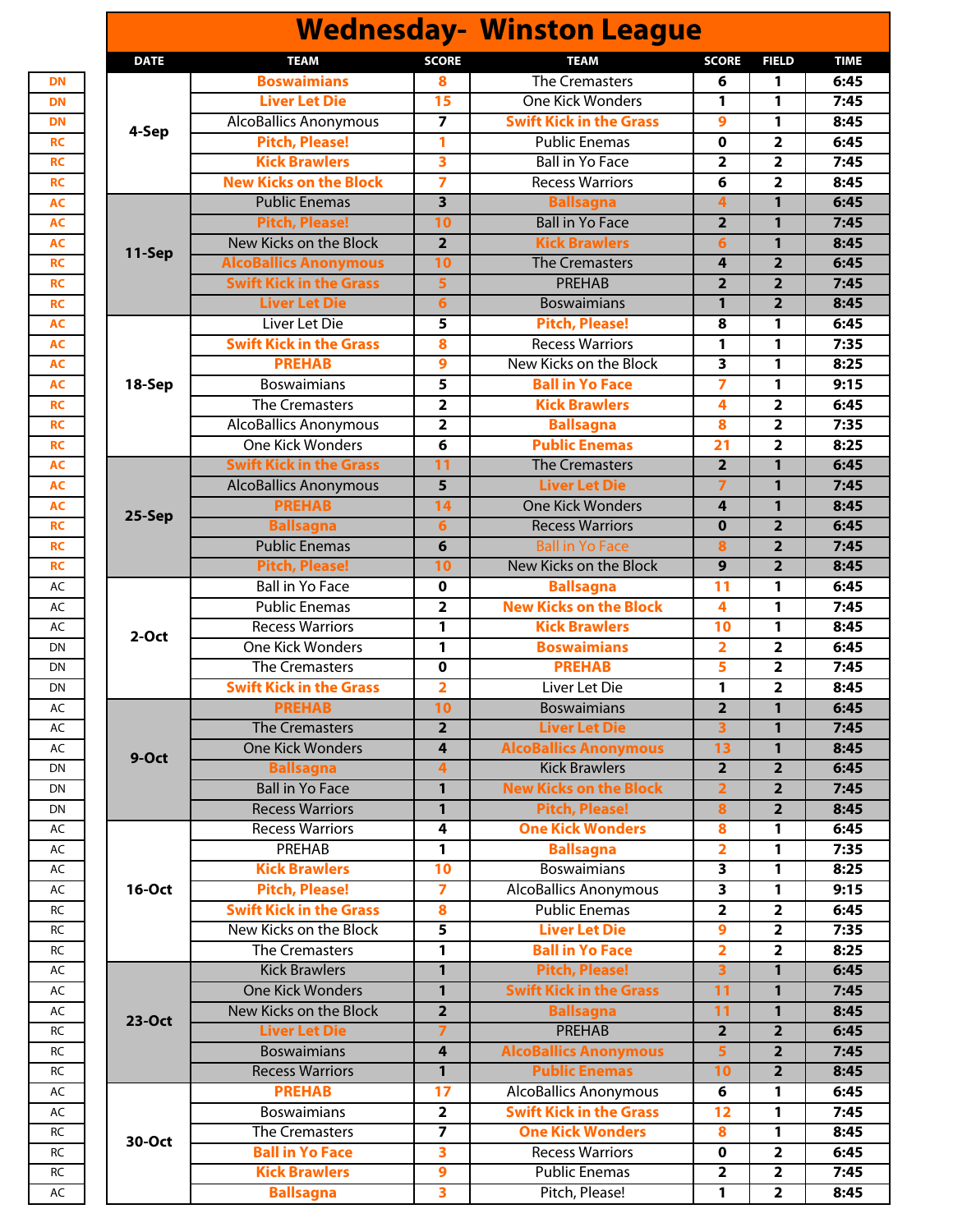| <b>Red Balls &amp; Vodka</b><br>M.B.A.MFs<br>10<br>0<br>M.B.A.MFs<br>$\overline{\mathbf{z}}$<br>Sons of Pitches<br>$\overline{\mathbf{2}}$<br>9<br>$\mathbf 0$<br><b>Play it by Beer</b><br><b>Balligerent Pitches</b><br>9-Sep<br>$\overline{\mathbf{z}}$<br>99 Problems but a Pitch Aint One<br><b>Animal Ark</b><br>$\mathbf 0$<br><b>Kickball's Most Wanted</b><br>8<br>2 Legit 2 Kick<br>$\mathbf 0$<br>$\overline{ }$<br><b>I Love Bad Pitches</b><br>2 Legit 2 Kick<br>4<br>10<br>6<br><b>I Love Bad Pitches</b><br>M.B.A.MFs<br>$\overline{2}$<br>3<br><b>Kickball's Most Wanted</b><br><b>Red Balls &amp; Vodka</b><br>$\overline{5}$<br>99 Problems but a Pitch Aint One<br>$\overline{2}$<br><b>Red Balls &amp; Vodka</b><br>16-Sep<br>$\overline{\mathbf{2}}$<br>14<br>2 Legit 2 Kick<br><b>Play it by Beer</b><br>$\overline{2}$<br>The Ben Shields<br>6<br><b>Balligerent Pitches</b><br><b>Animal Ark</b><br>$\mathbf{1}$<br><b>Sons of Pitches</b><br>$\mathbf 0$<br><b>Kickball's Most Wanted</b><br>15<br>I Love Bad Pitches<br>$\overline{\mathbf{2}}$<br>$\overline{\mathbf{3}}$<br>16<br><b>Animal Ark</b><br>2 Legit 2 Kick<br>The Ben Shields<br>$\overline{\mathbf{3}}$<br>99 Problems but a Pitch Aint One<br>4<br>23-Sep<br>14<br>Sons of Pitches<br>$\mathbf 0$<br><b>Red Balls &amp; Vodka</b><br>$\overline{\mathbf{3}}$<br>6<br><b>Balligerent Pitches</b><br>Sons of Pitches<br>M.B.A.MFs<br>15<br><b>Play it by Beer</b><br>1<br>$6\phantom{1}$<br>3<br><b>I Love Bad Pitches</b><br><b>Balligerent Pitches</b><br>$\overline{2}$<br>$\overline{12}$<br><b>Play it by Beer</b><br>99 Problems but a Pitch Aint One<br>$\overline{\mathbf{5}}$<br>$\mathbf{1}$<br><b>Play it by Beer</b><br><b>Kickball's Most Wanted</b><br>30-Sep<br>$\overline{7}$<br>$\overline{2}$<br><b>Sons of Pitches</b><br>2 Legit 2 Kick<br><b>M.B.A.MFs</b><br><b>Animal Ark</b><br>8<br>6<br>$\overline{\mathbf{1}}$<br><b>Red Balls &amp; Vodka</b><br>$\overline{2}$<br><b>The Ben Shields</b><br>$\mathbf 0$<br>1<br>Sons of Pitches<br><b>Play it by Beer</b><br>$\overline{\mathbf{3}}$<br><b>Red Balls &amp; Vodka</b><br><b>Balligerent Pitches</b><br>4<br>$\mathbf{1}$<br><b>Balligerent Pitches</b><br>M.B.A.MFs<br>0<br>7-Oct<br>$\overline{\mathbf{0}}$<br>1<br>The Ben Shields<br><b>I Love Bad Pitches</b><br>$\overline{\mathbf{z}}$<br>2 Legit 2 Kick<br>4<br>99 Problems but a Pitch Aint One<br><b>Kickball's Most Wanted</b><br>$\mathbf 0$<br>11<br><b>Animal Ark</b><br>$\overline{5}$<br>$\overline{12}$<br>The Ben Shields<br><b>Play it by Beer</b><br><b>Kickball's Most Wanted</b><br>11<br>Sons of Pitches<br>2<br><b>14-Oct</b><br>2 Legit 2 Kick<br>$\overline{\mathbf{4}}$<br>$\mathbf{1}$<br>M.B.A.MFs<br>9<br><b>Animal Ark</b><br>$\mathbf{0}$<br><b>Balligerent Pitches</b><br>Red Balls & Vodka<br><b>Play it by Beer</b><br>11<br>1<br>I Love Bad Pitches<br>5<br>4<br>99 Problems but a Pitch Aint One<br>99 Problems but a Pitch Aint One<br>6<br>Sons of Pitches<br>4<br>21-Oct<br><b>Kickball's Most Wanted</b><br>4<br>The Ben Shields<br>3<br><b>The Ben Shields</b><br>6<br>Animal Ark<br>$\bf{0}$<br>$6\phantom{1}$<br><b>Kickball's Most Wanted</b><br>99 Problems but a Pitch Aint One<br>4<br><b>I Love Bad Pitches</b><br>10<br><b>Animal Ark</b><br>$\bf{0}$<br>$\mathbf 0$<br><b>Red Balls &amp; Vodka</b><br>I Love Bad Pitches<br>6<br><b>28-Oct</b><br>$\overline{7}$<br>2 Legit 2 Kick<br>The Ben Shields<br>6<br>$\mathbf{0}$<br>$\overline{2}$<br>M.B.A.MFs<br><b>Balligerent Pitches</b> | <b>DATE</b> | <b>TEAM</b> | <b>SCORE</b> | <b>TEAM</b> | <b>SCORE</b> | <b>FIELD</b>            |
|---------------------------------------------------------------------------------------------------------------------------------------------------------------------------------------------------------------------------------------------------------------------------------------------------------------------------------------------------------------------------------------------------------------------------------------------------------------------------------------------------------------------------------------------------------------------------------------------------------------------------------------------------------------------------------------------------------------------------------------------------------------------------------------------------------------------------------------------------------------------------------------------------------------------------------------------------------------------------------------------------------------------------------------------------------------------------------------------------------------------------------------------------------------------------------------------------------------------------------------------------------------------------------------------------------------------------------------------------------------------------------------------------------------------------------------------------------------------------------------------------------------------------------------------------------------------------------------------------------------------------------------------------------------------------------------------------------------------------------------------------------------------------------------------------------------------------------------------------------------------------------------------------------------------------------------------------------------------------------------------------------------------------------------------------------------------------------------------------------------------------------------------------------------------------------------------------------------------------------------------------------------------------------------------------------------------------------------------------------------------------------------------------------------------------------------------------------------------------------------------------------------------------------------------------------------------------------------------------------------------------------------------------------------------------------------------------------------------------------------------------------------------------------------------------------------------------------------------------------------------------------------------------------------------------------------------------------------------------------------------------------------------------------------------------------------------------------------------------------------------------------------------------------------------------------------------------------------------------------------------------------------------------------------------------------------------------------------------------------------------------------------------------------------------------------------------------------------------------------------------------------------------------------------------------------------|-------------|-------------|--------------|-------------|--------------|-------------------------|
|                                                                                                                                                                                                                                                                                                                                                                                                                                                                                                                                                                                                                                                                                                                                                                                                                                                                                                                                                                                                                                                                                                                                                                                                                                                                                                                                                                                                                                                                                                                                                                                                                                                                                                                                                                                                                                                                                                                                                                                                                                                                                                                                                                                                                                                                                                                                                                                                                                                                                                                                                                                                                                                                                                                                                                                                                                                                                                                                                                                                                                                                                                                                                                                                                                                                                                                                                                                                                                                                                                                                                               |             |             |              |             |              | 1                       |
|                                                                                                                                                                                                                                                                                                                                                                                                                                                                                                                                                                                                                                                                                                                                                                                                                                                                                                                                                                                                                                                                                                                                                                                                                                                                                                                                                                                                                                                                                                                                                                                                                                                                                                                                                                                                                                                                                                                                                                                                                                                                                                                                                                                                                                                                                                                                                                                                                                                                                                                                                                                                                                                                                                                                                                                                                                                                                                                                                                                                                                                                                                                                                                                                                                                                                                                                                                                                                                                                                                                                                               |             |             |              |             |              | 1                       |
|                                                                                                                                                                                                                                                                                                                                                                                                                                                                                                                                                                                                                                                                                                                                                                                                                                                                                                                                                                                                                                                                                                                                                                                                                                                                                                                                                                                                                                                                                                                                                                                                                                                                                                                                                                                                                                                                                                                                                                                                                                                                                                                                                                                                                                                                                                                                                                                                                                                                                                                                                                                                                                                                                                                                                                                                                                                                                                                                                                                                                                                                                                                                                                                                                                                                                                                                                                                                                                                                                                                                                               |             |             |              |             |              | 1                       |
|                                                                                                                                                                                                                                                                                                                                                                                                                                                                                                                                                                                                                                                                                                                                                                                                                                                                                                                                                                                                                                                                                                                                                                                                                                                                                                                                                                                                                                                                                                                                                                                                                                                                                                                                                                                                                                                                                                                                                                                                                                                                                                                                                                                                                                                                                                                                                                                                                                                                                                                                                                                                                                                                                                                                                                                                                                                                                                                                                                                                                                                                                                                                                                                                                                                                                                                                                                                                                                                                                                                                                               |             |             |              |             |              | $\overline{2}$          |
|                                                                                                                                                                                                                                                                                                                                                                                                                                                                                                                                                                                                                                                                                                                                                                                                                                                                                                                                                                                                                                                                                                                                                                                                                                                                                                                                                                                                                                                                                                                                                                                                                                                                                                                                                                                                                                                                                                                                                                                                                                                                                                                                                                                                                                                                                                                                                                                                                                                                                                                                                                                                                                                                                                                                                                                                                                                                                                                                                                                                                                                                                                                                                                                                                                                                                                                                                                                                                                                                                                                                                               |             |             |              |             |              | $\overline{\mathbf{2}}$ |
|                                                                                                                                                                                                                                                                                                                                                                                                                                                                                                                                                                                                                                                                                                                                                                                                                                                                                                                                                                                                                                                                                                                                                                                                                                                                                                                                                                                                                                                                                                                                                                                                                                                                                                                                                                                                                                                                                                                                                                                                                                                                                                                                                                                                                                                                                                                                                                                                                                                                                                                                                                                                                                                                                                                                                                                                                                                                                                                                                                                                                                                                                                                                                                                                                                                                                                                                                                                                                                                                                                                                                               |             |             |              |             |              | $\overline{2}$          |
|                                                                                                                                                                                                                                                                                                                                                                                                                                                                                                                                                                                                                                                                                                                                                                                                                                                                                                                                                                                                                                                                                                                                                                                                                                                                                                                                                                                                                                                                                                                                                                                                                                                                                                                                                                                                                                                                                                                                                                                                                                                                                                                                                                                                                                                                                                                                                                                                                                                                                                                                                                                                                                                                                                                                                                                                                                                                                                                                                                                                                                                                                                                                                                                                                                                                                                                                                                                                                                                                                                                                                               |             |             |              |             |              | 1                       |
|                                                                                                                                                                                                                                                                                                                                                                                                                                                                                                                                                                                                                                                                                                                                                                                                                                                                                                                                                                                                                                                                                                                                                                                                                                                                                                                                                                                                                                                                                                                                                                                                                                                                                                                                                                                                                                                                                                                                                                                                                                                                                                                                                                                                                                                                                                                                                                                                                                                                                                                                                                                                                                                                                                                                                                                                                                                                                                                                                                                                                                                                                                                                                                                                                                                                                                                                                                                                                                                                                                                                                               |             |             |              |             |              | 1                       |
|                                                                                                                                                                                                                                                                                                                                                                                                                                                                                                                                                                                                                                                                                                                                                                                                                                                                                                                                                                                                                                                                                                                                                                                                                                                                                                                                                                                                                                                                                                                                                                                                                                                                                                                                                                                                                                                                                                                                                                                                                                                                                                                                                                                                                                                                                                                                                                                                                                                                                                                                                                                                                                                                                                                                                                                                                                                                                                                                                                                                                                                                                                                                                                                                                                                                                                                                                                                                                                                                                                                                                               |             |             |              |             |              | 1                       |
|                                                                                                                                                                                                                                                                                                                                                                                                                                                                                                                                                                                                                                                                                                                                                                                                                                                                                                                                                                                                                                                                                                                                                                                                                                                                                                                                                                                                                                                                                                                                                                                                                                                                                                                                                                                                                                                                                                                                                                                                                                                                                                                                                                                                                                                                                                                                                                                                                                                                                                                                                                                                                                                                                                                                                                                                                                                                                                                                                                                                                                                                                                                                                                                                                                                                                                                                                                                                                                                                                                                                                               |             |             |              |             |              | $\overline{2}$          |
|                                                                                                                                                                                                                                                                                                                                                                                                                                                                                                                                                                                                                                                                                                                                                                                                                                                                                                                                                                                                                                                                                                                                                                                                                                                                                                                                                                                                                                                                                                                                                                                                                                                                                                                                                                                                                                                                                                                                                                                                                                                                                                                                                                                                                                                                                                                                                                                                                                                                                                                                                                                                                                                                                                                                                                                                                                                                                                                                                                                                                                                                                                                                                                                                                                                                                                                                                                                                                                                                                                                                                               |             |             |              |             |              | $\overline{2}$          |
|                                                                                                                                                                                                                                                                                                                                                                                                                                                                                                                                                                                                                                                                                                                                                                                                                                                                                                                                                                                                                                                                                                                                                                                                                                                                                                                                                                                                                                                                                                                                                                                                                                                                                                                                                                                                                                                                                                                                                                                                                                                                                                                                                                                                                                                                                                                                                                                                                                                                                                                                                                                                                                                                                                                                                                                                                                                                                                                                                                                                                                                                                                                                                                                                                                                                                                                                                                                                                                                                                                                                                               |             |             |              |             |              | $\overline{2}$          |
|                                                                                                                                                                                                                                                                                                                                                                                                                                                                                                                                                                                                                                                                                                                                                                                                                                                                                                                                                                                                                                                                                                                                                                                                                                                                                                                                                                                                                                                                                                                                                                                                                                                                                                                                                                                                                                                                                                                                                                                                                                                                                                                                                                                                                                                                                                                                                                                                                                                                                                                                                                                                                                                                                                                                                                                                                                                                                                                                                                                                                                                                                                                                                                                                                                                                                                                                                                                                                                                                                                                                                               |             |             |              |             |              | 1                       |
|                                                                                                                                                                                                                                                                                                                                                                                                                                                                                                                                                                                                                                                                                                                                                                                                                                                                                                                                                                                                                                                                                                                                                                                                                                                                                                                                                                                                                                                                                                                                                                                                                                                                                                                                                                                                                                                                                                                                                                                                                                                                                                                                                                                                                                                                                                                                                                                                                                                                                                                                                                                                                                                                                                                                                                                                                                                                                                                                                                                                                                                                                                                                                                                                                                                                                                                                                                                                                                                                                                                                                               |             |             |              |             |              | 1                       |
|                                                                                                                                                                                                                                                                                                                                                                                                                                                                                                                                                                                                                                                                                                                                                                                                                                                                                                                                                                                                                                                                                                                                                                                                                                                                                                                                                                                                                                                                                                                                                                                                                                                                                                                                                                                                                                                                                                                                                                                                                                                                                                                                                                                                                                                                                                                                                                                                                                                                                                                                                                                                                                                                                                                                                                                                                                                                                                                                                                                                                                                                                                                                                                                                                                                                                                                                                                                                                                                                                                                                                               |             |             |              |             |              | 1                       |
|                                                                                                                                                                                                                                                                                                                                                                                                                                                                                                                                                                                                                                                                                                                                                                                                                                                                                                                                                                                                                                                                                                                                                                                                                                                                                                                                                                                                                                                                                                                                                                                                                                                                                                                                                                                                                                                                                                                                                                                                                                                                                                                                                                                                                                                                                                                                                                                                                                                                                                                                                                                                                                                                                                                                                                                                                                                                                                                                                                                                                                                                                                                                                                                                                                                                                                                                                                                                                                                                                                                                                               |             |             |              |             |              | $\overline{\mathbf{2}}$ |
|                                                                                                                                                                                                                                                                                                                                                                                                                                                                                                                                                                                                                                                                                                                                                                                                                                                                                                                                                                                                                                                                                                                                                                                                                                                                                                                                                                                                                                                                                                                                                                                                                                                                                                                                                                                                                                                                                                                                                                                                                                                                                                                                                                                                                                                                                                                                                                                                                                                                                                                                                                                                                                                                                                                                                                                                                                                                                                                                                                                                                                                                                                                                                                                                                                                                                                                                                                                                                                                                                                                                                               |             |             |              |             |              | $\overline{2}$          |
|                                                                                                                                                                                                                                                                                                                                                                                                                                                                                                                                                                                                                                                                                                                                                                                                                                                                                                                                                                                                                                                                                                                                                                                                                                                                                                                                                                                                                                                                                                                                                                                                                                                                                                                                                                                                                                                                                                                                                                                                                                                                                                                                                                                                                                                                                                                                                                                                                                                                                                                                                                                                                                                                                                                                                                                                                                                                                                                                                                                                                                                                                                                                                                                                                                                                                                                                                                                                                                                                                                                                                               |             |             |              |             |              | $\overline{2}$          |
|                                                                                                                                                                                                                                                                                                                                                                                                                                                                                                                                                                                                                                                                                                                                                                                                                                                                                                                                                                                                                                                                                                                                                                                                                                                                                                                                                                                                                                                                                                                                                                                                                                                                                                                                                                                                                                                                                                                                                                                                                                                                                                                                                                                                                                                                                                                                                                                                                                                                                                                                                                                                                                                                                                                                                                                                                                                                                                                                                                                                                                                                                                                                                                                                                                                                                                                                                                                                                                                                                                                                                               |             |             |              |             |              | $\mathbf{1}$            |
|                                                                                                                                                                                                                                                                                                                                                                                                                                                                                                                                                                                                                                                                                                                                                                                                                                                                                                                                                                                                                                                                                                                                                                                                                                                                                                                                                                                                                                                                                                                                                                                                                                                                                                                                                                                                                                                                                                                                                                                                                                                                                                                                                                                                                                                                                                                                                                                                                                                                                                                                                                                                                                                                                                                                                                                                                                                                                                                                                                                                                                                                                                                                                                                                                                                                                                                                                                                                                                                                                                                                                               |             |             |              |             |              | $\mathbf{1}$            |
|                                                                                                                                                                                                                                                                                                                                                                                                                                                                                                                                                                                                                                                                                                                                                                                                                                                                                                                                                                                                                                                                                                                                                                                                                                                                                                                                                                                                                                                                                                                                                                                                                                                                                                                                                                                                                                                                                                                                                                                                                                                                                                                                                                                                                                                                                                                                                                                                                                                                                                                                                                                                                                                                                                                                                                                                                                                                                                                                                                                                                                                                                                                                                                                                                                                                                                                                                                                                                                                                                                                                                               |             |             |              |             |              | 1                       |
|                                                                                                                                                                                                                                                                                                                                                                                                                                                                                                                                                                                                                                                                                                                                                                                                                                                                                                                                                                                                                                                                                                                                                                                                                                                                                                                                                                                                                                                                                                                                                                                                                                                                                                                                                                                                                                                                                                                                                                                                                                                                                                                                                                                                                                                                                                                                                                                                                                                                                                                                                                                                                                                                                                                                                                                                                                                                                                                                                                                                                                                                                                                                                                                                                                                                                                                                                                                                                                                                                                                                                               |             |             |              |             |              | $\overline{2}$          |
|                                                                                                                                                                                                                                                                                                                                                                                                                                                                                                                                                                                                                                                                                                                                                                                                                                                                                                                                                                                                                                                                                                                                                                                                                                                                                                                                                                                                                                                                                                                                                                                                                                                                                                                                                                                                                                                                                                                                                                                                                                                                                                                                                                                                                                                                                                                                                                                                                                                                                                                                                                                                                                                                                                                                                                                                                                                                                                                                                                                                                                                                                                                                                                                                                                                                                                                                                                                                                                                                                                                                                               |             |             |              |             |              | $\overline{2}$          |
|                                                                                                                                                                                                                                                                                                                                                                                                                                                                                                                                                                                                                                                                                                                                                                                                                                                                                                                                                                                                                                                                                                                                                                                                                                                                                                                                                                                                                                                                                                                                                                                                                                                                                                                                                                                                                                                                                                                                                                                                                                                                                                                                                                                                                                                                                                                                                                                                                                                                                                                                                                                                                                                                                                                                                                                                                                                                                                                                                                                                                                                                                                                                                                                                                                                                                                                                                                                                                                                                                                                                                               |             |             |              |             |              | $\overline{2}$          |
|                                                                                                                                                                                                                                                                                                                                                                                                                                                                                                                                                                                                                                                                                                                                                                                                                                                                                                                                                                                                                                                                                                                                                                                                                                                                                                                                                                                                                                                                                                                                                                                                                                                                                                                                                                                                                                                                                                                                                                                                                                                                                                                                                                                                                                                                                                                                                                                                                                                                                                                                                                                                                                                                                                                                                                                                                                                                                                                                                                                                                                                                                                                                                                                                                                                                                                                                                                                                                                                                                                                                                               |             |             |              |             |              | 1                       |
|                                                                                                                                                                                                                                                                                                                                                                                                                                                                                                                                                                                                                                                                                                                                                                                                                                                                                                                                                                                                                                                                                                                                                                                                                                                                                                                                                                                                                                                                                                                                                                                                                                                                                                                                                                                                                                                                                                                                                                                                                                                                                                                                                                                                                                                                                                                                                                                                                                                                                                                                                                                                                                                                                                                                                                                                                                                                                                                                                                                                                                                                                                                                                                                                                                                                                                                                                                                                                                                                                                                                                               |             |             |              |             |              | 1                       |
|                                                                                                                                                                                                                                                                                                                                                                                                                                                                                                                                                                                                                                                                                                                                                                                                                                                                                                                                                                                                                                                                                                                                                                                                                                                                                                                                                                                                                                                                                                                                                                                                                                                                                                                                                                                                                                                                                                                                                                                                                                                                                                                                                                                                                                                                                                                                                                                                                                                                                                                                                                                                                                                                                                                                                                                                                                                                                                                                                                                                                                                                                                                                                                                                                                                                                                                                                                                                                                                                                                                                                               |             |             |              |             |              | 1                       |
|                                                                                                                                                                                                                                                                                                                                                                                                                                                                                                                                                                                                                                                                                                                                                                                                                                                                                                                                                                                                                                                                                                                                                                                                                                                                                                                                                                                                                                                                                                                                                                                                                                                                                                                                                                                                                                                                                                                                                                                                                                                                                                                                                                                                                                                                                                                                                                                                                                                                                                                                                                                                                                                                                                                                                                                                                                                                                                                                                                                                                                                                                                                                                                                                                                                                                                                                                                                                                                                                                                                                                               |             |             |              |             |              | $\overline{2}$          |
|                                                                                                                                                                                                                                                                                                                                                                                                                                                                                                                                                                                                                                                                                                                                                                                                                                                                                                                                                                                                                                                                                                                                                                                                                                                                                                                                                                                                                                                                                                                                                                                                                                                                                                                                                                                                                                                                                                                                                                                                                                                                                                                                                                                                                                                                                                                                                                                                                                                                                                                                                                                                                                                                                                                                                                                                                                                                                                                                                                                                                                                                                                                                                                                                                                                                                                                                                                                                                                                                                                                                                               |             |             |              |             |              | $\overline{2}$          |
|                                                                                                                                                                                                                                                                                                                                                                                                                                                                                                                                                                                                                                                                                                                                                                                                                                                                                                                                                                                                                                                                                                                                                                                                                                                                                                                                                                                                                                                                                                                                                                                                                                                                                                                                                                                                                                                                                                                                                                                                                                                                                                                                                                                                                                                                                                                                                                                                                                                                                                                                                                                                                                                                                                                                                                                                                                                                                                                                                                                                                                                                                                                                                                                                                                                                                                                                                                                                                                                                                                                                                               |             |             |              |             |              | $\overline{2}$          |
|                                                                                                                                                                                                                                                                                                                                                                                                                                                                                                                                                                                                                                                                                                                                                                                                                                                                                                                                                                                                                                                                                                                                                                                                                                                                                                                                                                                                                                                                                                                                                                                                                                                                                                                                                                                                                                                                                                                                                                                                                                                                                                                                                                                                                                                                                                                                                                                                                                                                                                                                                                                                                                                                                                                                                                                                                                                                                                                                                                                                                                                                                                                                                                                                                                                                                                                                                                                                                                                                                                                                                               |             |             |              |             |              | 1                       |
|                                                                                                                                                                                                                                                                                                                                                                                                                                                                                                                                                                                                                                                                                                                                                                                                                                                                                                                                                                                                                                                                                                                                                                                                                                                                                                                                                                                                                                                                                                                                                                                                                                                                                                                                                                                                                                                                                                                                                                                                                                                                                                                                                                                                                                                                                                                                                                                                                                                                                                                                                                                                                                                                                                                                                                                                                                                                                                                                                                                                                                                                                                                                                                                                                                                                                                                                                                                                                                                                                                                                                               |             |             |              |             |              | 1                       |
|                                                                                                                                                                                                                                                                                                                                                                                                                                                                                                                                                                                                                                                                                                                                                                                                                                                                                                                                                                                                                                                                                                                                                                                                                                                                                                                                                                                                                                                                                                                                                                                                                                                                                                                                                                                                                                                                                                                                                                                                                                                                                                                                                                                                                                                                                                                                                                                                                                                                                                                                                                                                                                                                                                                                                                                                                                                                                                                                                                                                                                                                                                                                                                                                                                                                                                                                                                                                                                                                                                                                                               |             |             |              |             |              | 1                       |
|                                                                                                                                                                                                                                                                                                                                                                                                                                                                                                                                                                                                                                                                                                                                                                                                                                                                                                                                                                                                                                                                                                                                                                                                                                                                                                                                                                                                                                                                                                                                                                                                                                                                                                                                                                                                                                                                                                                                                                                                                                                                                                                                                                                                                                                                                                                                                                                                                                                                                                                                                                                                                                                                                                                                                                                                                                                                                                                                                                                                                                                                                                                                                                                                                                                                                                                                                                                                                                                                                                                                                               |             |             |              |             |              | $\overline{2}$          |
|                                                                                                                                                                                                                                                                                                                                                                                                                                                                                                                                                                                                                                                                                                                                                                                                                                                                                                                                                                                                                                                                                                                                                                                                                                                                                                                                                                                                                                                                                                                                                                                                                                                                                                                                                                                                                                                                                                                                                                                                                                                                                                                                                                                                                                                                                                                                                                                                                                                                                                                                                                                                                                                                                                                                                                                                                                                                                                                                                                                                                                                                                                                                                                                                                                                                                                                                                                                                                                                                                                                                                               |             |             |              |             |              | $\overline{2}$          |
|                                                                                                                                                                                                                                                                                                                                                                                                                                                                                                                                                                                                                                                                                                                                                                                                                                                                                                                                                                                                                                                                                                                                                                                                                                                                                                                                                                                                                                                                                                                                                                                                                                                                                                                                                                                                                                                                                                                                                                                                                                                                                                                                                                                                                                                                                                                                                                                                                                                                                                                                                                                                                                                                                                                                                                                                                                                                                                                                                                                                                                                                                                                                                                                                                                                                                                                                                                                                                                                                                                                                                               |             |             |              |             |              | $\overline{2}$          |
|                                                                                                                                                                                                                                                                                                                                                                                                                                                                                                                                                                                                                                                                                                                                                                                                                                                                                                                                                                                                                                                                                                                                                                                                                                                                                                                                                                                                                                                                                                                                                                                                                                                                                                                                                                                                                                                                                                                                                                                                                                                                                                                                                                                                                                                                                                                                                                                                                                                                                                                                                                                                                                                                                                                                                                                                                                                                                                                                                                                                                                                                                                                                                                                                                                                                                                                                                                                                                                                                                                                                                               |             |             |              |             |              | 1                       |
|                                                                                                                                                                                                                                                                                                                                                                                                                                                                                                                                                                                                                                                                                                                                                                                                                                                                                                                                                                                                                                                                                                                                                                                                                                                                                                                                                                                                                                                                                                                                                                                                                                                                                                                                                                                                                                                                                                                                                                                                                                                                                                                                                                                                                                                                                                                                                                                                                                                                                                                                                                                                                                                                                                                                                                                                                                                                                                                                                                                                                                                                                                                                                                                                                                                                                                                                                                                                                                                                                                                                                               |             |             |              |             |              | 1                       |
|                                                                                                                                                                                                                                                                                                                                                                                                                                                                                                                                                                                                                                                                                                                                                                                                                                                                                                                                                                                                                                                                                                                                                                                                                                                                                                                                                                                                                                                                                                                                                                                                                                                                                                                                                                                                                                                                                                                                                                                                                                                                                                                                                                                                                                                                                                                                                                                                                                                                                                                                                                                                                                                                                                                                                                                                                                                                                                                                                                                                                                                                                                                                                                                                                                                                                                                                                                                                                                                                                                                                                               |             |             |              |             |              | 1                       |
|                                                                                                                                                                                                                                                                                                                                                                                                                                                                                                                                                                                                                                                                                                                                                                                                                                                                                                                                                                                                                                                                                                                                                                                                                                                                                                                                                                                                                                                                                                                                                                                                                                                                                                                                                                                                                                                                                                                                                                                                                                                                                                                                                                                                                                                                                                                                                                                                                                                                                                                                                                                                                                                                                                                                                                                                                                                                                                                                                                                                                                                                                                                                                                                                                                                                                                                                                                                                                                                                                                                                                               |             |             |              |             |              | $\overline{\mathbf{2}}$ |
|                                                                                                                                                                                                                                                                                                                                                                                                                                                                                                                                                                                                                                                                                                                                                                                                                                                                                                                                                                                                                                                                                                                                                                                                                                                                                                                                                                                                                                                                                                                                                                                                                                                                                                                                                                                                                                                                                                                                                                                                                                                                                                                                                                                                                                                                                                                                                                                                                                                                                                                                                                                                                                                                                                                                                                                                                                                                                                                                                                                                                                                                                                                                                                                                                                                                                                                                                                                                                                                                                                                                                               |             |             |              |             |              | $\overline{\mathbf{2}}$ |
|                                                                                                                                                                                                                                                                                                                                                                                                                                                                                                                                                                                                                                                                                                                                                                                                                                                                                                                                                                                                                                                                                                                                                                                                                                                                                                                                                                                                                                                                                                                                                                                                                                                                                                                                                                                                                                                                                                                                                                                                                                                                                                                                                                                                                                                                                                                                                                                                                                                                                                                                                                                                                                                                                                                                                                                                                                                                                                                                                                                                                                                                                                                                                                                                                                                                                                                                                                                                                                                                                                                                                               |             |             |              |             |              | $\overline{2}$          |
|                                                                                                                                                                                                                                                                                                                                                                                                                                                                                                                                                                                                                                                                                                                                                                                                                                                                                                                                                                                                                                                                                                                                                                                                                                                                                                                                                                                                                                                                                                                                                                                                                                                                                                                                                                                                                                                                                                                                                                                                                                                                                                                                                                                                                                                                                                                                                                                                                                                                                                                                                                                                                                                                                                                                                                                                                                                                                                                                                                                                                                                                                                                                                                                                                                                                                                                                                                                                                                                                                                                                                               |             |             |              |             |              | $\mathbf{1}$            |
|                                                                                                                                                                                                                                                                                                                                                                                                                                                                                                                                                                                                                                                                                                                                                                                                                                                                                                                                                                                                                                                                                                                                                                                                                                                                                                                                                                                                                                                                                                                                                                                                                                                                                                                                                                                                                                                                                                                                                                                                                                                                                                                                                                                                                                                                                                                                                                                                                                                                                                                                                                                                                                                                                                                                                                                                                                                                                                                                                                                                                                                                                                                                                                                                                                                                                                                                                                                                                                                                                                                                                               |             |             |              |             |              | $\mathbf{1}$            |
|                                                                                                                                                                                                                                                                                                                                                                                                                                                                                                                                                                                                                                                                                                                                                                                                                                                                                                                                                                                                                                                                                                                                                                                                                                                                                                                                                                                                                                                                                                                                                                                                                                                                                                                                                                                                                                                                                                                                                                                                                                                                                                                                                                                                                                                                                                                                                                                                                                                                                                                                                                                                                                                                                                                                                                                                                                                                                                                                                                                                                                                                                                                                                                                                                                                                                                                                                                                                                                                                                                                                                               |             |             |              |             |              | $\mathbf{1}$            |
|                                                                                                                                                                                                                                                                                                                                                                                                                                                                                                                                                                                                                                                                                                                                                                                                                                                                                                                                                                                                                                                                                                                                                                                                                                                                                                                                                                                                                                                                                                                                                                                                                                                                                                                                                                                                                                                                                                                                                                                                                                                                                                                                                                                                                                                                                                                                                                                                                                                                                                                                                                                                                                                                                                                                                                                                                                                                                                                                                                                                                                                                                                                                                                                                                                                                                                                                                                                                                                                                                                                                                               |             |             |              |             |              | $\overline{2}$          |
|                                                                                                                                                                                                                                                                                                                                                                                                                                                                                                                                                                                                                                                                                                                                                                                                                                                                                                                                                                                                                                                                                                                                                                                                                                                                                                                                                                                                                                                                                                                                                                                                                                                                                                                                                                                                                                                                                                                                                                                                                                                                                                                                                                                                                                                                                                                                                                                                                                                                                                                                                                                                                                                                                                                                                                                                                                                                                                                                                                                                                                                                                                                                                                                                                                                                                                                                                                                                                                                                                                                                                               |             |             |              |             |              | $\overline{2}$          |
|                                                                                                                                                                                                                                                                                                                                                                                                                                                                                                                                                                                                                                                                                                                                                                                                                                                                                                                                                                                                                                                                                                                                                                                                                                                                                                                                                                                                                                                                                                                                                                                                                                                                                                                                                                                                                                                                                                                                                                                                                                                                                                                                                                                                                                                                                                                                                                                                                                                                                                                                                                                                                                                                                                                                                                                                                                                                                                                                                                                                                                                                                                                                                                                                                                                                                                                                                                                                                                                                                                                                                               |             |             |              |             |              | $\overline{2}$          |
|                                                                                                                                                                                                                                                                                                                                                                                                                                                                                                                                                                                                                                                                                                                                                                                                                                                                                                                                                                                                                                                                                                                                                                                                                                                                                                                                                                                                                                                                                                                                                                                                                                                                                                                                                                                                                                                                                                                                                                                                                                                                                                                                                                                                                                                                                                                                                                                                                                                                                                                                                                                                                                                                                                                                                                                                                                                                                                                                                                                                                                                                                                                                                                                                                                                                                                                                                                                                                                                                                                                                                               |             |             |              |             |              |                         |
|                                                                                                                                                                                                                                                                                                                                                                                                                                                                                                                                                                                                                                                                                                                                                                                                                                                                                                                                                                                                                                                                                                                                                                                                                                                                                                                                                                                                                                                                                                                                                                                                                                                                                                                                                                                                                                                                                                                                                                                                                                                                                                                                                                                                                                                                                                                                                                                                                                                                                                                                                                                                                                                                                                                                                                                                                                                                                                                                                                                                                                                                                                                                                                                                                                                                                                                                                                                                                                                                                                                                                               |             |             |              |             |              |                         |
|                                                                                                                                                                                                                                                                                                                                                                                                                                                                                                                                                                                                                                                                                                                                                                                                                                                                                                                                                                                                                                                                                                                                                                                                                                                                                                                                                                                                                                                                                                                                                                                                                                                                                                                                                                                                                                                                                                                                                                                                                                                                                                                                                                                                                                                                                                                                                                                                                                                                                                                                                                                                                                                                                                                                                                                                                                                                                                                                                                                                                                                                                                                                                                                                                                                                                                                                                                                                                                                                                                                                                               |             |             |              |             |              |                         |
|                                                                                                                                                                                                                                                                                                                                                                                                                                                                                                                                                                                                                                                                                                                                                                                                                                                                                                                                                                                                                                                                                                                                                                                                                                                                                                                                                                                                                                                                                                                                                                                                                                                                                                                                                                                                                                                                                                                                                                                                                                                                                                                                                                                                                                                                                                                                                                                                                                                                                                                                                                                                                                                                                                                                                                                                                                                                                                                                                                                                                                                                                                                                                                                                                                                                                                                                                                                                                                                                                                                                                               |             |             |              |             |              |                         |
|                                                                                                                                                                                                                                                                                                                                                                                                                                                                                                                                                                                                                                                                                                                                                                                                                                                                                                                                                                                                                                                                                                                                                                                                                                                                                                                                                                                                                                                                                                                                                                                                                                                                                                                                                                                                                                                                                                                                                                                                                                                                                                                                                                                                                                                                                                                                                                                                                                                                                                                                                                                                                                                                                                                                                                                                                                                                                                                                                                                                                                                                                                                                                                                                                                                                                                                                                                                                                                                                                                                                                               |             |             |              |             |              |                         |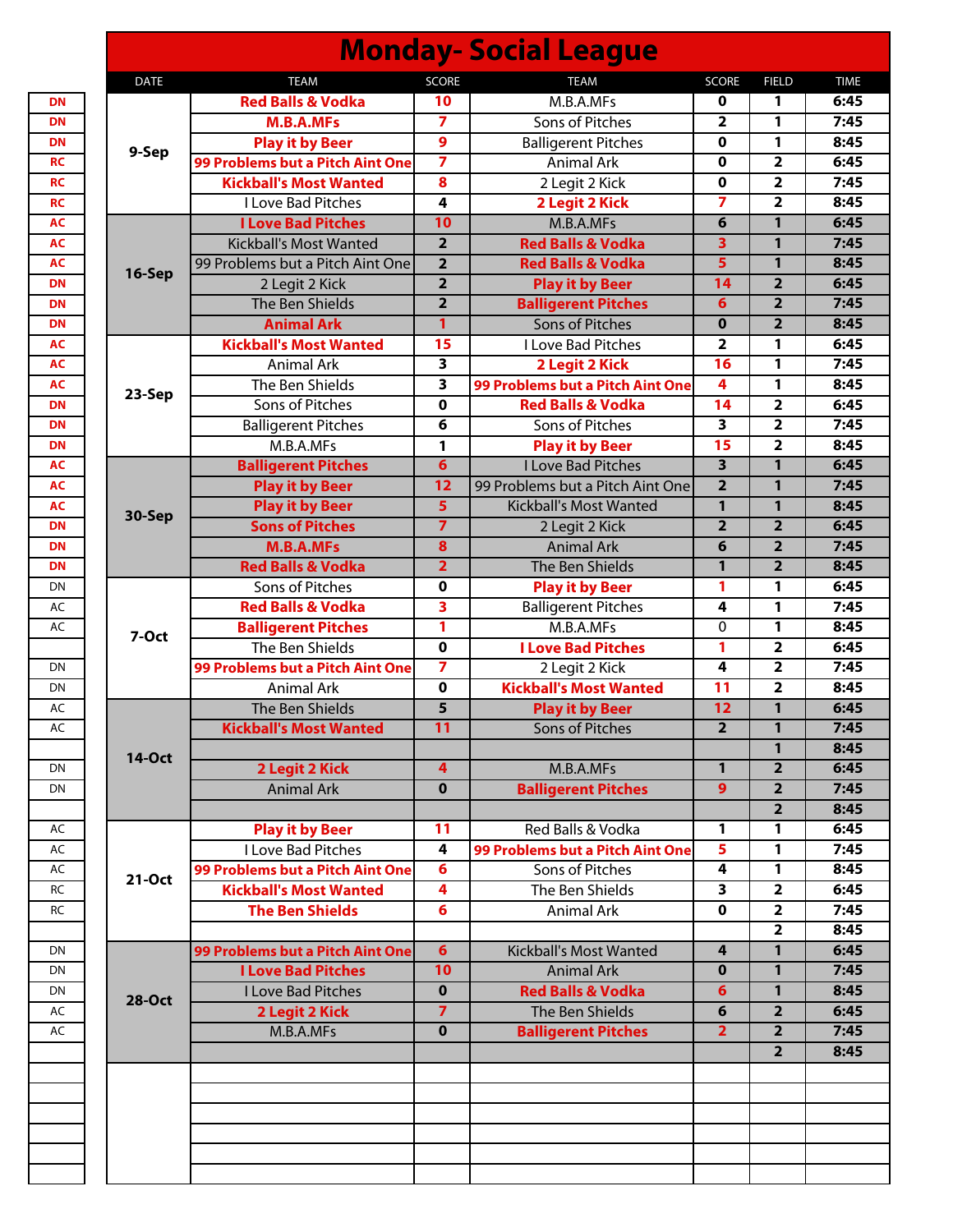|               |                      |                         | <b>Kernersville League</b> |                         |                         |      |
|---------------|----------------------|-------------------------|----------------------------|-------------------------|-------------------------|------|
| <b>DATE</b>   | <b>Team</b>          | <b>SCORE</b>            | <b>Team</b>                | <b>SCORE</b>            | <b>FIELD</b>            | 6:30 |
|               | <b>Just One More</b> | 4                       | <b>Toe Jammers</b>         | $\pmb{0}$               | 3                       |      |
|               | Ball-zinga           | 4                       | <b>Ball Busters</b>        | 17                      | 3                       |      |
|               |                      |                         |                            |                         |                         |      |
| 4-Sep         |                      |                         |                            |                         |                         |      |
|               |                      |                         |                            |                         |                         |      |
|               |                      |                         |                            |                         |                         |      |
|               | <b>Ball Busters</b>  | $\overline{\mathbf{0}}$ | <b>Just One More</b>       | 5                       | $\overline{\mathbf{3}}$ |      |
|               | <b>Toe Jammers</b>   | 14                      | <b>Ball-zinga</b>          | $\overline{2}$          | $\overline{\mathbf{3}}$ |      |
| 11-Sep        |                      |                         |                            |                         |                         |      |
|               |                      |                         |                            |                         |                         |      |
|               |                      |                         |                            |                         |                         |      |
|               |                      |                         |                            |                         |                         |      |
|               | <b>Ball Busters</b>  | 4                       | <b>Toe Jammers</b>         | 1                       | 3                       |      |
|               | <b>Just One More</b> | 20                      | Ball-zinga                 | $\overline{\mathbf{0}}$ | $\overline{\mathbf{3}}$ |      |
| 18-Sep        |                      |                         |                            |                         |                         |      |
|               |                      |                         |                            |                         |                         |      |
|               |                      |                         |                            |                         |                         |      |
|               |                      |                         |                            |                         |                         |      |
|               | <b>Ball Busters</b>  | $\overline{12}$         | Ball-zinga                 | $\mathbf{1}$            | $\overline{\mathbf{3}}$ |      |
|               | <b>Toe Jammers</b>   | $\bf{0}$                | <b>Just One More</b>       | 1                       | $\overline{\mathbf{3}}$ |      |
| 25-Sep        |                      |                         |                            |                         |                         |      |
|               |                      |                         |                            |                         |                         |      |
|               |                      |                         |                            |                         |                         |      |
|               | <b>Ball-zinga</b>    | 1                       | <b>Toe Jammers</b>         | $\overline{\mathbf{2}}$ | 3                       |      |
|               | <b>Just One More</b> | 9                       | <b>Ball Busters</b>        | 1                       | $\overline{\mathbf{3}}$ |      |
|               |                      |                         |                            |                         |                         |      |
| $2-Oct$       |                      |                         |                            |                         |                         |      |
|               |                      |                         |                            |                         |                         |      |
|               |                      |                         |                            |                         |                         |      |
|               | Ball-zinga           | $\pmb{0}$               | <b>Just One More</b>       | 8                       | 3                       |      |
|               | <b>Toe Jammers</b>   | $\overline{11}$         | <b>Ball Busters</b>        | U                       | $\overline{\mathbf{3}}$ |      |
| 9-Oct         |                      |                         |                            |                         |                         |      |
|               |                      |                         |                            |                         |                         |      |
|               |                      |                         |                            |                         |                         |      |
|               |                      |                         |                            |                         |                         |      |
|               | <b>Ball-zinga</b>    | $\overline{2}$          | <b>Ball Busters</b>        | 16                      | $\overline{\mathbf{3}}$ |      |
|               | <b>Just One More</b> | $\overline{\mathbf{4}}$ | <b>Toe Jammers</b>         | $\overline{\mathbf{2}}$ | 3                       |      |
| <b>16-Oct</b> |                      |                         |                            |                         |                         |      |
|               |                      |                         |                            |                         |                         |      |
|               |                      |                         |                            |                         |                         |      |
|               | <b>Ball Busters</b>  | $\overline{\mathbf{0}}$ | <b>Just One More</b>       | $\overline{2}$          | $\overline{\mathbf{3}}$ |      |
|               | <b>Toe Jammers</b>   | $\overline{\mathbf{3}}$ |                            | $\overline{\mathbf{2}}$ | $\overline{\mathbf{3}}$ |      |
|               |                      |                         | Ball-zinga                 |                         |                         |      |
| 23-Oct        |                      |                         |                            |                         |                         |      |
|               |                      |                         |                            |                         |                         |      |
|               |                      |                         |                            |                         |                         |      |
|               |                      |                         |                            |                         |                         |      |
|               |                      |                         |                            |                         |                         |      |
|               |                      |                         |                            |                         |                         |      |
|               |                      |                         |                            |                         |                         |      |
|               |                      |                         |                            |                         |                         |      |
|               |                      |                         |                            |                         |                         |      |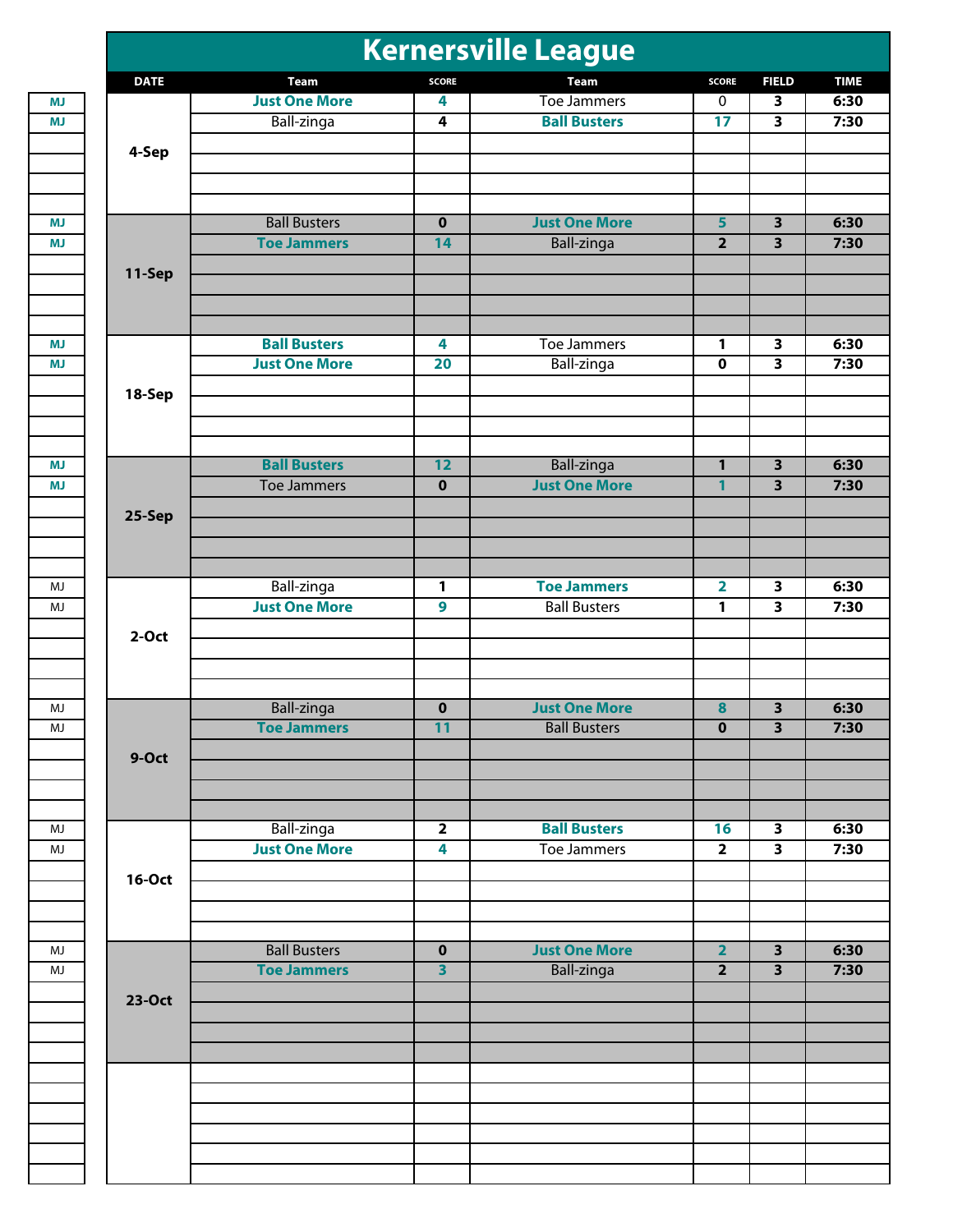|                                                                           | <b>Playoffs</b>                 |                         |                                     |                         |                         |             |  |
|---------------------------------------------------------------------------|---------------------------------|-------------------------|-------------------------------------|-------------------------|-------------------------|-------------|--|
| <b>DATE</b>                                                               | <b>TEAM</b>                     | <b>SCORE</b>            | <b>TEAM</b>                         | <b>SCORE</b>            | <b>FIELD</b>            | <b>TIME</b> |  |
|                                                                           | #36 Sons of Pitches             | 0                       | #29 M.B.A.MFs                       | 1                       | 1                       | 6:45        |  |
|                                                                           | #21 Toe Jammers                 | 1                       | #12 Red Balls & Vodka               | 4                       | 1                       | 7:45        |  |
|                                                                           | #18 We Play to Peg              | 9                       | #15 Kickball's Most Wanted          | 7                       | 1                       | 8:45        |  |
| 4-Nov<br>6-Nov<br>7-Nov<br>11-Nov<br>13-Nov<br>14-Nov<br>18-Nov<br>20-Nov | #39 Straight Ballin'            | 1                       | <b>#26 I Love Bad Pitches</b>       | $\overline{2}$          | $\overline{2}$          | 6:45        |  |
|                                                                           | <b>I Love Bad Pitches</b>       | 6                       | #7 99 Problems but a Pitch Aint One | 4                       | 2                       | 7:45        |  |
|                                                                           |                                 |                         |                                     |                         | $\overline{2}$          | 8:45        |  |
|                                                                           | #43 The Cremasters              | $\overline{2}$          | #22 Ball in Yo Face                 | $\overline{\mathbf{3}}$ | $\mathbf{1}$            | 6:45        |  |
|                                                                           | #37 The Ben Shields             | 6                       | #28 Boswaimians                     | 1                       | 1                       | 7:45        |  |
|                                                                           | #17 Where My Pitches At?        | $\overline{\mathbf{2}}$ | #16 Prehab                          | $\overline{\mathbf{8}}$ | 1                       | 8:45        |  |
|                                                                           | #38 Animal Ark                  | $\mathbf{1}$            | <b>#27 AlcoBallics Anonymous</b>    | 11                      | $\overline{2}$          | 6:45        |  |
|                                                                           | <b>#34 Public Enemas</b>        | 8                       | #31 One Kick Wonders                | $\mathbf 0$             | $\overline{\mathbf{2}}$ | 7:45        |  |
|                                                                           | #40 The Odd Balls               | $\bf{0}$                | #25 New Kicks on the Block          | 1                       | $\overline{2}$          | 8:45        |  |
|                                                                           | #42 Ball-zinga                  | 0                       | #23 Freeballers                     | 1                       |                         |             |  |
|                                                                           | #33 Tequllia Mockingbird        | 1                       | #32 Kick'n Da Ballz                 | 8                       | 1                       | 7:45        |  |
|                                                                           | #35 Weapons of Mass Consumption | 4                       | #30 Suck My Kick                    | 6                       | 2                       | 7:45        |  |
|                                                                           | <b>#41 Recess Warriors</b>      | 1                       | #24 Ball Busters                    | $\mathbf 0$             |                         |             |  |
|                                                                           | <b>Recess Warriors</b>          | 0                       | #9 Hez-Ball-A                       | 10                      | $\overline{\mathbf{2}}$ | 6:45        |  |
|                                                                           | #202 Legit 2 Kick               | 0                       | <b>#13 Natural Born Kickers</b>     | 1                       | $\overline{2}$          | 8:45        |  |
|                                                                           | #23 Freeballers                 | $\mathbf{1}$            | #10 Pitch, Please!                  | $\overline{2}$          | $\mathbf{1}$            | 6:45        |  |
|                                                                           | #26 I Love Bad Pitches          | $\bf{0}$                | <b>Pitch, Please!</b>               | 8                       | $\mathbf{1}$            | 7:45        |  |
|                                                                           | #12 Red Balls & Vodka           | 3                       | <b>Play it by Beer</b>              | $\overline{9}$          | 1                       | 8:45        |  |
|                                                                           | #37 The Ben Shields             | $\mathbf 0$             | #5 Play it by Beer                  | $\overline{\mathbf{3}}$ | $\overline{2}$          | 6:45        |  |
|                                                                           | #25 New Kicks on the Block      | 3                       | <b>#8 Balligerent Pitches</b>       | $\overline{6}$          | $\overline{\mathbf{2}}$ | 7:45        |  |
|                                                                           | #9 Hez-Ball-A                   | 5                       | <b>Balligerent Pitches</b>          | 4                       | $\overline{2}$          | 8:45        |  |
|                                                                           | #32 Kick'n Da Ballz             | 7                       | #1 Swift Kick in the Grass          | 3                       | 1                       | 6:45        |  |
|                                                                           | #16 PREHAB                      | $\overline{\mathbf{2}}$ | <b>Kick'n Da Ballz</b>              | 6                       | 1                       | 7:45        |  |
|                                                                           | #30 Suck My Kick                | 1                       | #3 Ballsagna                        | 6                       | 1                       | 8:45        |  |
|                                                                           | #19 DejaVu Inkmasters           | 5                       | #14 Liver Let Die                   | 4                       | 2                       | 6:45        |  |
|                                                                           | #29 M.B.A.MFs                   | 0                       | #4 Just One More                    | 10                      | $\overline{2}$          | 7:45        |  |
|                                                                           | <b>#13 Natural Born Kickers</b> | 3                       | Just One More                       | $\overline{2}$          | 2                       | 8:45        |  |
|                                                                           | # 22 Ball in Yo Face            | $\overline{6}$          | #11 Kick Brawlers                   | $\mathbf{1}$            | $\mathbf{1}$            | 6:45        |  |
|                                                                           | #34 Public Enemas               | 2                       | #2 Pushers                          | 9                       | 1                       | 7:45        |  |
|                                                                           | #18 We Play to Peg              | 4                       | Pushers                             | $\mathbf{1}$            | $\mathbf{1}$            | 8:45        |  |
|                                                                           | #27 AlcoBallics Anonymous       | $\mathbf 0$             | #6 Team Fun                         | $\overline{\mathbf{8}}$ | $\overline{2}$          | 6:45        |  |
|                                                                           | <b>Ball in Yo Face</b>          | $\mathbf 0$             | <b>Team Fun</b>                     | $\overline{9}$          | $\overline{\mathbf{2}}$ | 7:45        |  |
|                                                                           | #32 Kick'n Da Ballz             | 2                       | #9 Hez-Ball-A                       | 6                       | 1                       | 6:45        |  |
|                                                                           | #18 We Play to Peg              | 6                       | #10 Pitch, Please!                  | $\overline{\mathbf{7}}$ | 1                       | 7:45        |  |
|                                                                           | #13 Natural Born Kickers        | 3                       | #5 Play it by Beer                  | 4                       | 1                       | 8:45        |  |
|                                                                           | #19 DejaVu Inkmasters           | 1                       | #3 Ballsagna                        | $\overline{\mathbf{2}}$ | $\overline{\mathbf{2}}$ | 6:45        |  |
|                                                                           | Ballsagna                       | 2                       | #6 Team Fun                         | 5                       | $\overline{\mathbf{2}}$ | 7:45        |  |
|                                                                           | #9 Hez-Ball-A                   | $\overline{7}$          | #5 Play it by Beer                  | $\overline{\mathbf{2}}$ | 1                       | 6:45        |  |
|                                                                           | #6 Team Fun                     | $\overline{\mathbf{2}}$ | #5 Play it by Beer                  | $\mathbf{1}$            | $\mathbf{1}$            | 7:45        |  |
|                                                                           | #10 Pitch, Please!              | $\overline{\mathbf{4}}$ | #6 Team Fun                         | $\mathbf 0$             | $\overline{2}$          | 6:45        |  |
|                                                                           | #10 Pitch, Please!              | 0                       | #9 Hez-Ball-A                       | $\overline{7}$          | $\overline{\mathbf{2}}$ | 7:45        |  |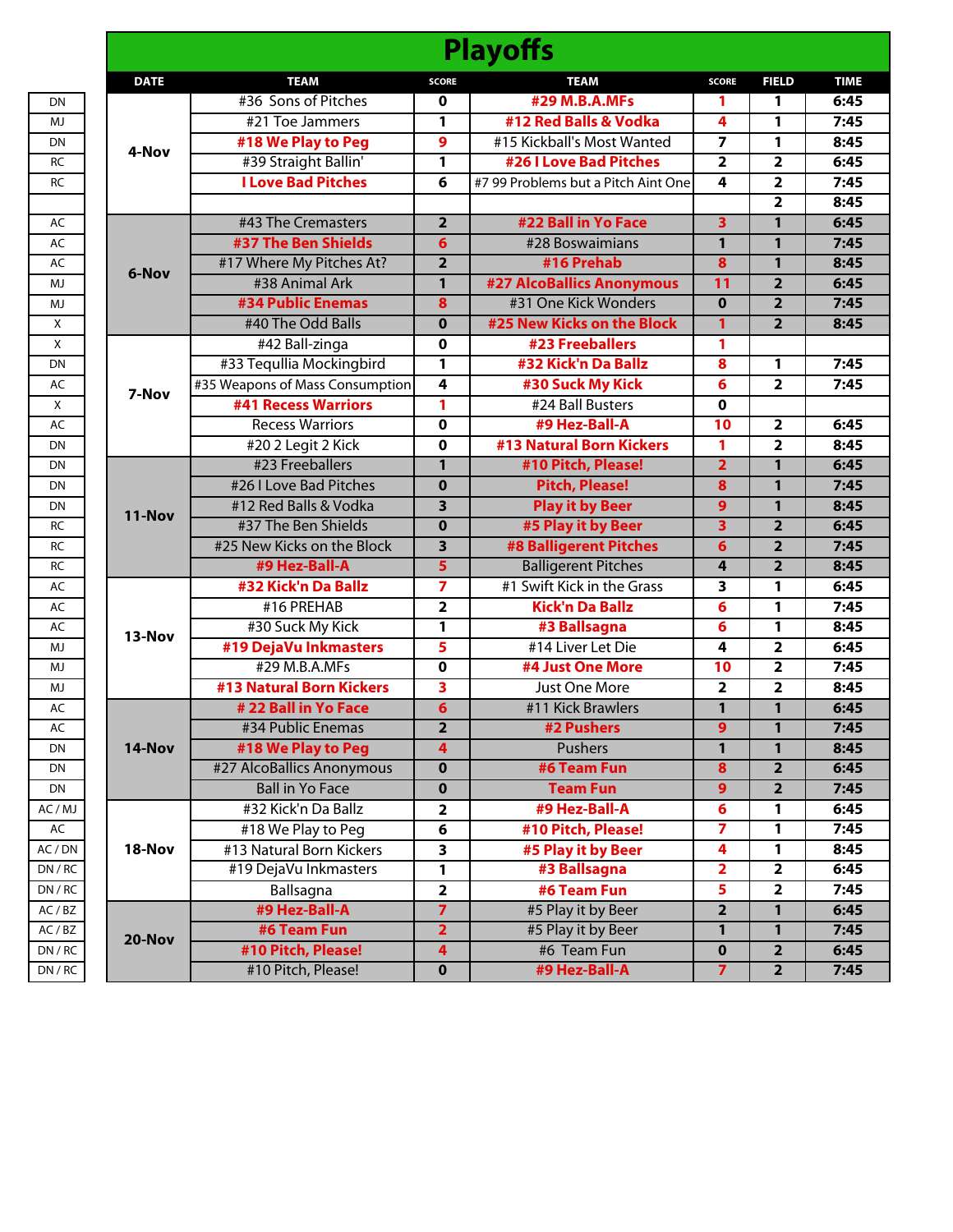## Playoff Rankings

## TOP 7 SEEDS WILL BE DIVISION WINNERS

|                         | <b>SEED</b> |                | <b>TEAM</b>                        | w              | L              | PCT.  |
|-------------------------|-------------|----------------|------------------------------------|----------------|----------------|-------|
|                         | 18-Oct      | $(+/-)$        |                                    |                |                |       |
| 1                       | 1           | $\pmb{0}$      | <b>Swift Kick in the Grass</b>     | 8              | $\mathbf 0$    | 1.000 |
| $\overline{\mathbf{2}}$ | 8           | 6              | Pushers                            |                | 0              | 1.000 |
| 3                       | 4           | $\mathbf{1}$   | Ballsagna                          | 8              | $\mathbf 0$    | 1.000 |
| 4                       | 1           | $-3$           | <b>Just One More</b>               | 8              | $\pmb{0}$      | 1.000 |
| 5                       | 1           | $-4$           | Play it by Beer                    | 8              | $\mathbf 0$    | 1.000 |
| 6                       | 6           | $\pmb{0}$      | <b>Team Fun</b>                    | $\overline{7}$ | 1              | 0.875 |
| $\overline{\mathbf{z}}$ | 17          | 10             | 99 Problems but a Pitch Aint One   | 6              | $\overline{2}$ | 0.750 |
|                         |             |                |                                    |                |                |       |
| 8                       | 10          | $\overline{2}$ | <b>Balligerent Pitches</b>         | $\overline{7}$ | $\mathbf{1}$   | 0.875 |
| 9                       | 1           | -8             | Hez-Ball-A                         | 7              | $\mathbf{1}$   | 0.875 |
| 10                      | 4           | $-6$           | Pitch, Please!                     | $\overline{7}$ | 1              | 0.875 |
| 11                      | 11          | 0              | <b>Kick Brawlers</b>               | 6              | $\overline{2}$ | 0.750 |
| 12                      | 11          | $-1$           | Red Balls & Vodka                  | 6              | $\overline{2}$ | 0.750 |
| 13                      | 13          | 0              | <b>Natural Born Kickers</b>        | 6              | $\overline{2}$ | 0.750 |
| 14                      | 13          | $-1$           | <b>Liver Let Die</b>               | 6              | $\overline{2}$ | 0.750 |
| 15                      | 7           | -8             | <b>Kickball's Most Wanted</b>      | 5              | 3              | 0.625 |
| 16                      | 15          | $-1$           | <b>PREHAB</b>                      | 5              | 3              | 0.625 |
| 17                      | 19          | $\overline{2}$ | Where My Pitches At?               | 5              | 3              | 0.625 |
| 18                      | 19          | 1              | We Play to Peg                     | 5              | 3              | 0.625 |
| 19                      | 22          | 3              | DejaVu Inkmasters                  | 5              | 3              | 0.625 |
| 20                      | 18          | $-2$           | 2 Legit 2 Kick                     | 4              | 4              | 0.500 |
| 21                      | 22          | 1              | <b>Toe Jammers</b>                 | 4              | 4              | 0.500 |
| 22                      | 19          | $-3$           | <b>Ball in Yo Face</b>             | 4              | 4              | 0.500 |
| 23                      | 15          | $-8$           | Freeballers                        | 4              | 4              | 0.500 |
| 24                      | 22          | $-2$           | <b>Ball Busters</b>                | 4              | 4              | 0.500 |
| 25                      | 22          | $-3$           | New Kicks on the Block             | 3              | 5              | 0.375 |
| 26                      | 26          | $\pmb{0}$      | <b>I Love Bad Pitches</b>          | 3              | 5              | 0.375 |
| 27                      | 27          | $\mathbf 0$    | <b>AlcoBallics Anonymous</b>       | 3              | 5              | 0.375 |
| 28                      | 32          | 4              | <b>Boswaimians</b>                 | $\overline{2}$ | 6              | 0.250 |
| 29                      | 30          | 1              | M.B.A.MFs                          | $\overline{2}$ | 6              | 0.250 |
| 30                      | 30          | 0              | <b>Suck My Kick</b>                | $\overline{a}$ | 6              | 0.250 |
| 31                      | 27          | $-4$           | <b>One Kick Wonders</b>            | $\overline{2}$ | 6              | 0.250 |
| 32                      | 37          | 5              | Kick'n Da Ballz                    | $\overline{a}$ | 6              | 0.250 |
| 33                      | 27          | $-6$           | Tequllia Mockingbird               | $\overline{a}$ | 6              | 0.250 |
| 34                      | 32          | $-2$           | <b>Public Enemas</b>               | $\overline{a}$ | 6              | 0.250 |
| 35                      | 32          | $-3$           | <b>Weapons of Mass Consumption</b> | 1              | $\overline{7}$ | 0.125 |
| 36                      | 37          | $\mathbf{1}$   | Sons of Pitches                    | $\mathbf{1}$   | $\overline{7}$ | 0.125 |
| 37                      | 32          | $-5$           | The Ben Shields                    | 1              | $\overline{7}$ | 0.125 |
| 38                      | 39          | $\mathbf{1}$   | <b>Animal Ark</b>                  | $\mathbf{1}$   | $\overline{7}$ | 0.125 |
| 39                      | 32          | $-7$           | <b>Straight Ballin'</b>            | $\mathbf{1}$   | $\overline{7}$ | 0.125 |
| 40                      | 40          | 0              | <b>The Odd Balls</b>               | 0              | 8              | 0.000 |
| 41                      | 40          | $-1$           | <b>Recess Warriors</b>             | 0              | 8              | 0.000 |
| 42                      | 43          | $\mathbf{1}$   | Ball-zinga                         | $\mathbf 0$    | 8              | 0.000 |
| 43                      | 42          | $-1$           | <b>The Cremasters</b>              | $\mathbf 0$    | 8              | 0.000 |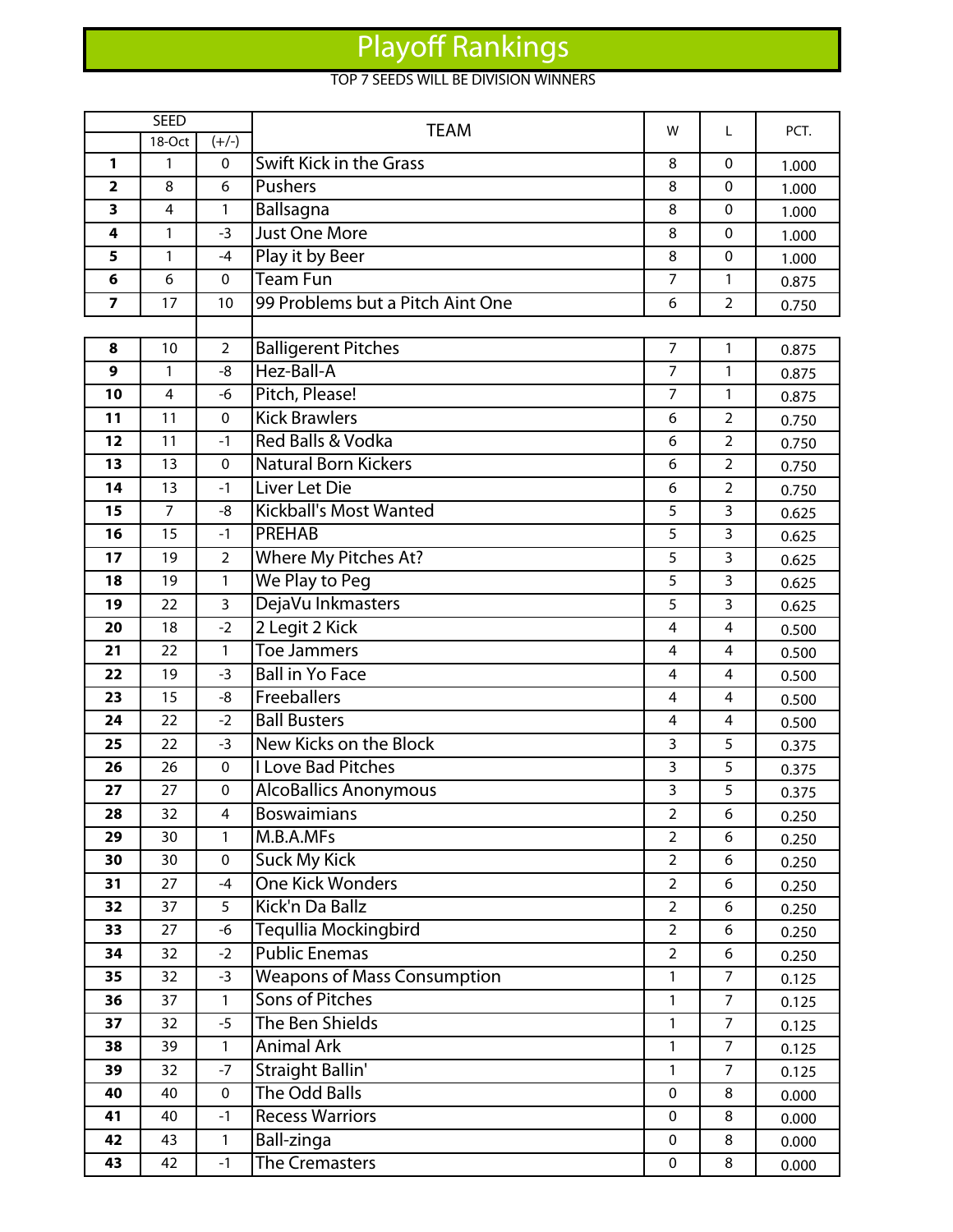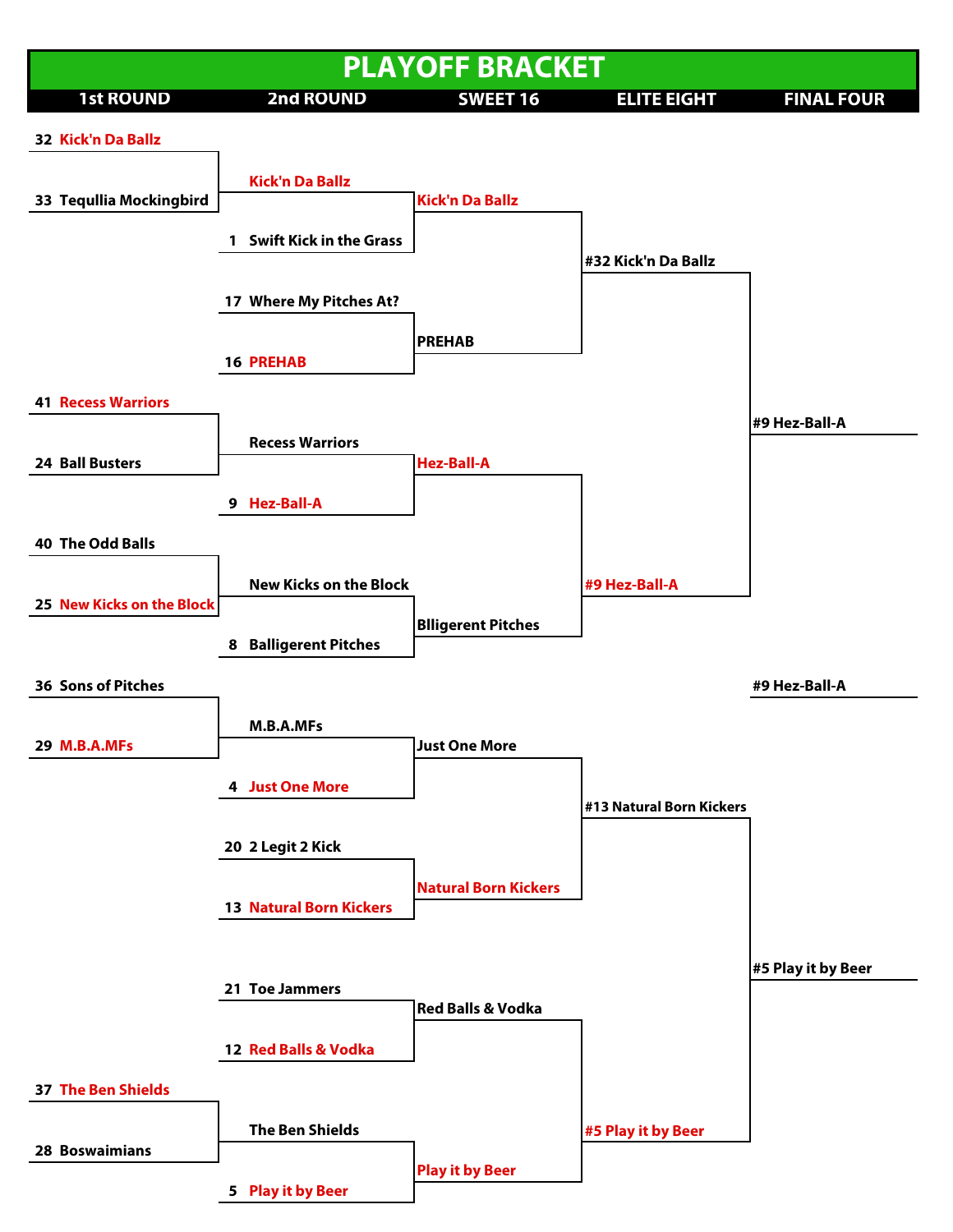